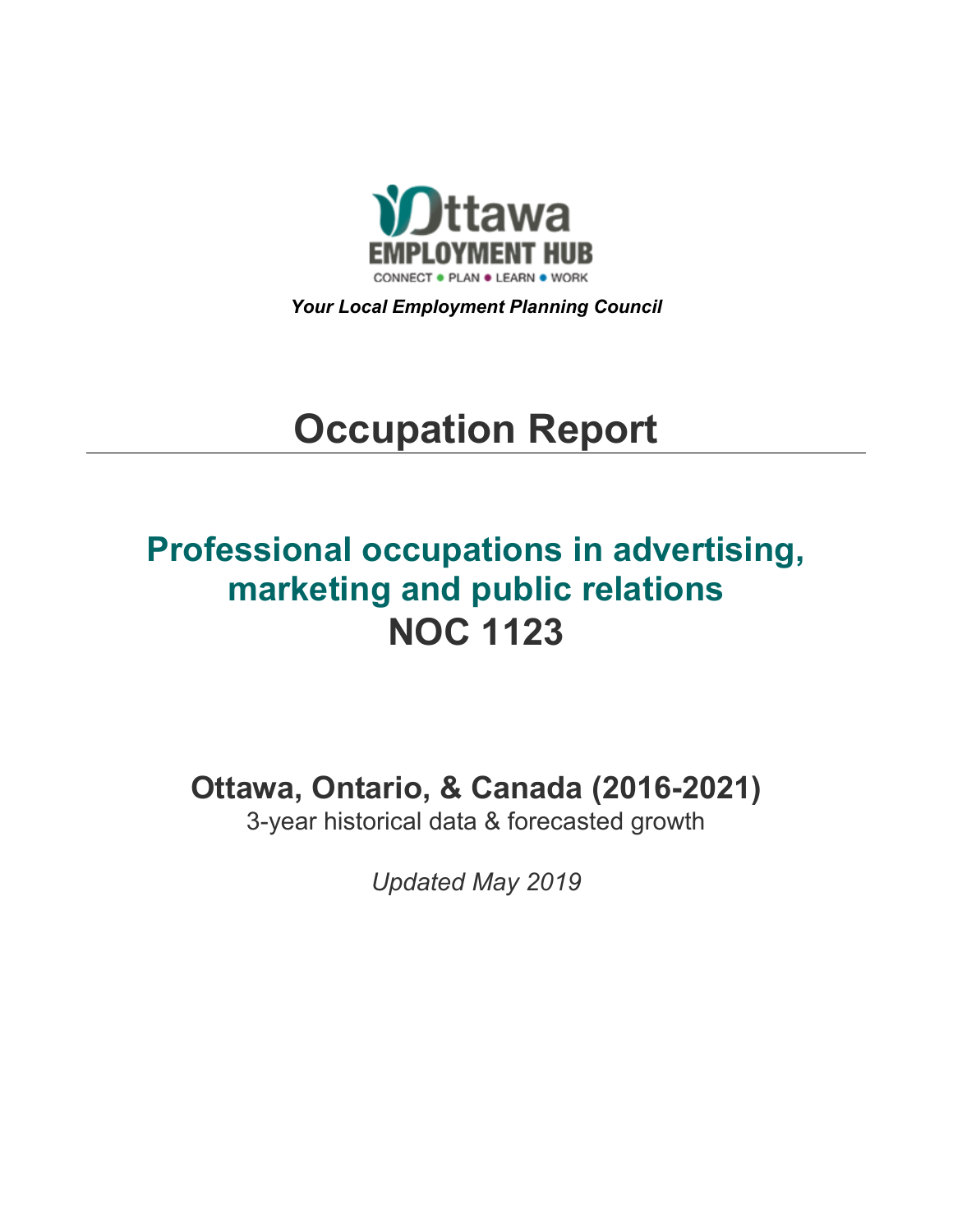

# **Professional occupations in advertising, marketing and Citawa Outlook public relations**

NOC **1123** Limited  $\overrightarrow{A}$  Fair  $\overrightarrow{A}$  **Good**  $\overrightarrow{A}$   $\overrightarrow{A}$ 

*Based on past and forecasted growth.*

# **A Local Snapshot**

- Employment in this occupation **increased in Ottawa from 2016 to 2018** (**1.4%**); it is forecast to **increase an additional 2.3%** over the next three years.
- **4.1%** were **unemployed in Ottawa in 2016; 932 (12.1%)** of those in this occupation were **selfemployed**.
- **Median hourly wage** for this occupation was **\$31.90**.
- **22.0%** of the 2018 jobs were in the **Other federal services** industry sector.
- Ottawa has a **significantly higher share of this occupation** than the nation.
- **Provincially**, this occupation showed a net increase from 2016 to 2018 (**12.4%**); it is expected to increase an additional **6.0%** over the next three years.
- *Canada Job Bank* forecasted **good** employment potential for this occupation in Ottawa from 2018-2020.

# **Overview**

| <b>Ottawa Jobs (2018)</b>          | 7,678 $(12\%$ were self-employed = 932) |                      |         |
|------------------------------------|-----------------------------------------|----------------------|---------|
| 2016 Ottawa Unemployment Rate      | $4.1\%$                                 | Ontario              | $5.9\%$ |
| Location Quotient to Nation (2018) | 1.91                                    |                      |         |
| Change in Jobs (2016 - 2018)       | 1.4%                                    | $(2018 - 2021)$ 2.3% |         |

*NOTE: Location quotient (LQ) is a way of quantifying how concentrated a particular occupation is in a region compared to the nation or province. A quotient of 1.00 means Ottawa has the same share of the occupation as the nation/province. A quotient higher than 1.00 means Ottawa has a greater share, and lower than 1.00 means Ottawa's share is lower than the average.*

# **OTTAWA | Percentile Earnings** *(not including self-employed)*



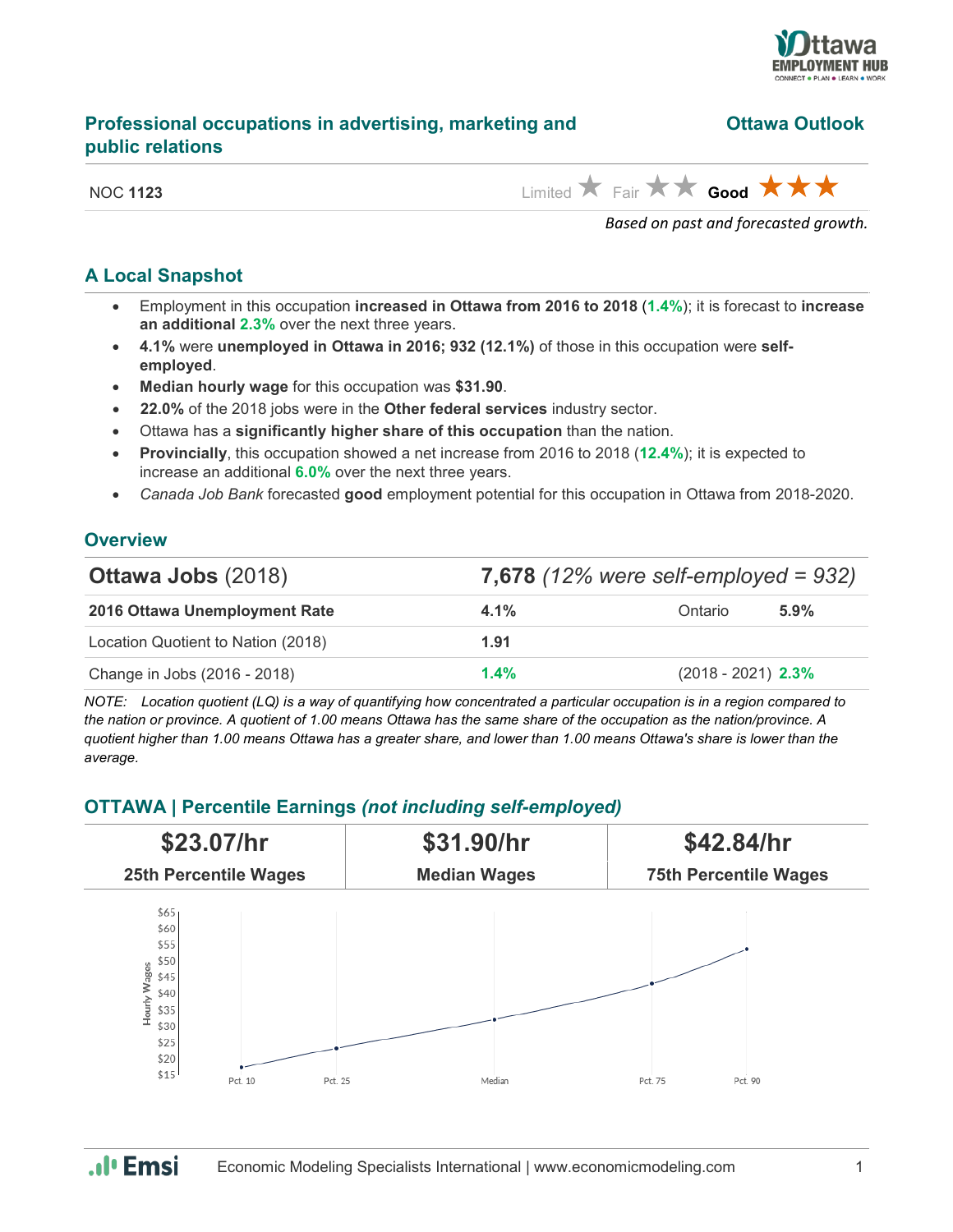

# **Ottawa | Growth**

| 7.572            | 7,855            | 283                | $3.7\%$              |
|------------------|------------------|--------------------|----------------------|
| <b>2016 Jobs</b> | <b>2021 Jobs</b> | Change (2016-2021) | % Change (2016-2021) |

# **Regional Trends**



|           | <b>Region</b> |               | <b>2016 Jobs</b> | <b>2021 Jobs</b> | Change | % Change |
|-----------|---------------|---------------|------------------|------------------|--------|----------|
| s,        | Ottawa        |               | 7,572            | 7,855            | 283    | 3.7%     |
|           | Ontario       |               | 50,943           | 60,670           | 9,727  | 19.1%    |
|           | Canada        |               | 108,811          | 133,976          | 25,165 | 23.1%    |
|           |               | <b>Ottawa</b> |                  | <b>Ontario</b>   |        | Canada   |
| 2016 Jobs |               | 7,572         |                  | 50,943           |        | 108,811  |
| 2017 Jobs |               | 7,573         |                  | 52,113           |        | 114,118  |
| 2018 Jobs |               | 7,678         |                  | 57,262           |        | 125,513  |
| 2019 Jobs |               | 7,728         |                  | 58,457           |        | 128,519  |
| 2020 Jobs |               | 7,789         |                  | 59,593           |        | 131,333  |
| 2021 Jobs |               | 7,855         |                  | 60,670           |        | 133,976  |

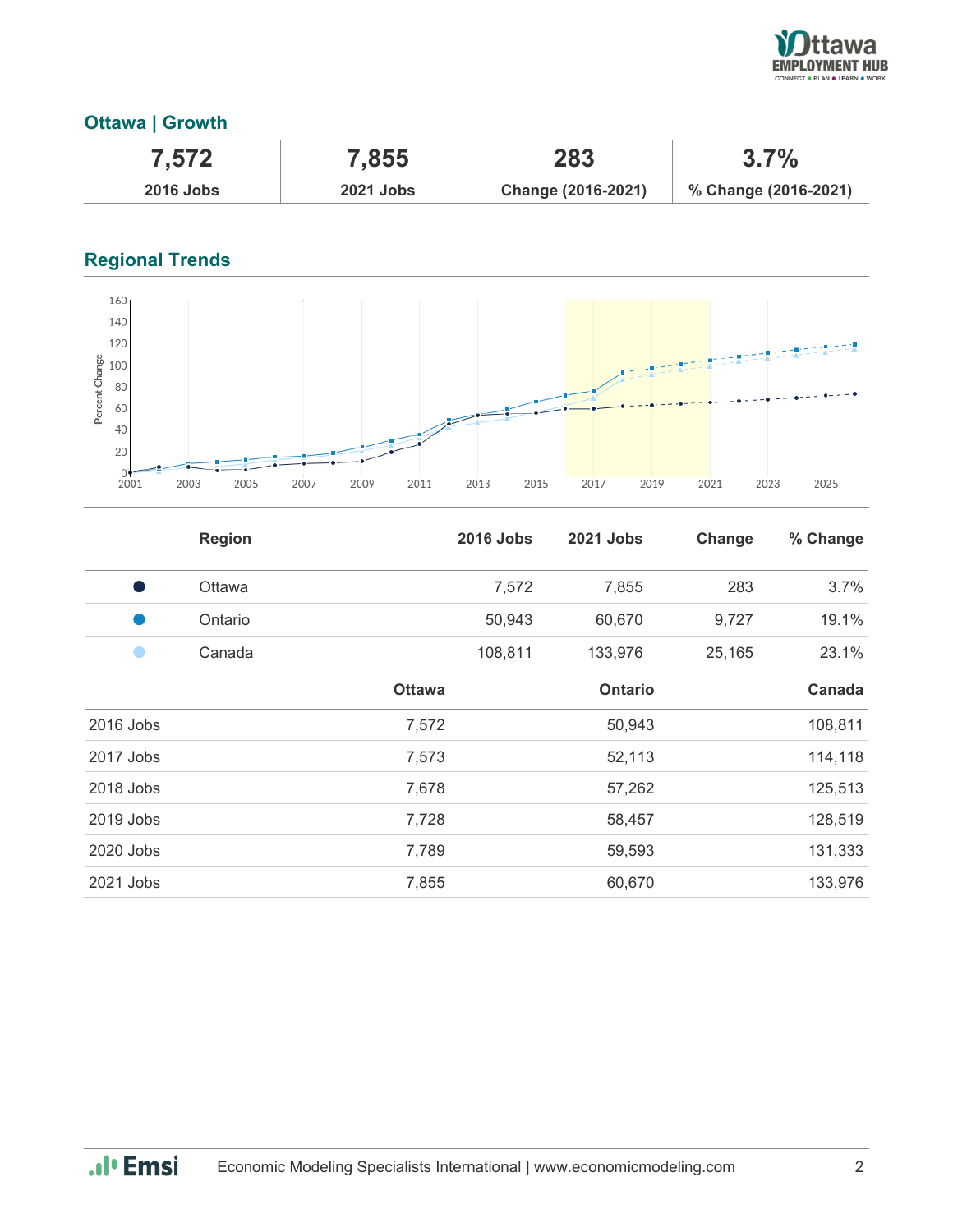

# **Ottawa | Industries Employing this Occupation**

| <b>Industry</b>                                                   | Occupation | $%$ of<br>Jobs in Occupation in<br>Industry (2018) Industry (2018) Industry (2018) | % of Total<br>Jobs in |
|-------------------------------------------------------------------|------------|------------------------------------------------------------------------------------|-----------------------|
| Other federal services (9112-9119)                                | 1.689      | 22.0%                                                                              | 1.9%                  |
| Advertising, public relations, and related services               | 669        | 8.7%                                                                               | 31.1%                 |
| Business, professional, labour and other membership organizations | 468        | 6.1%                                                                               | 6.1%                  |
| Grant-making and giving services                                  | 347        | 4.5%                                                                               | 24.1%                 |
| Management, scientific and technical consulting services          | 267        | 3.5%                                                                               | $3.6\%$               |

*NOTE: Inverse staffing patterns provides a table of percentages that shows how regional occupations are divided up among regional industries. For example, an inverse staffing pattern for registered nurses may show that 70% of RNs are employed by hospitals, 10% by local government (i.e., public schools), 10% by nursing homes, and 10% by offices of physicians.*

## **Educational programs and completions in Ottawa** *(public institutions only***)**

| 12<br>Programs (2016) |                                                    | 2,541<br><b>Completions (2016)</b>                 |                    |
|-----------------------|----------------------------------------------------|----------------------------------------------------|--------------------|
| <b>CIP Code</b>       | Program                                            |                                                    | Completions (2016) |
| 09.01                 | Communication and media studies                    |                                                    | 513                |
| 45.01                 | Social sciences, general                           |                                                    |                    |
| 52.02                 |                                                    | Business administration, management and operations |                    |
| 52.04                 | Business operations support and assistant services |                                                    | 303                |
| 50.04                 | Design and applied arts                            |                                                    | 254                |

*NOTE: EMSI Analyst uses Statistics Canada's PSIS data to compile completions for postsecondary programs offered in Canada, classified by the 2016 CIP codes. 2016 data includes those who graduated in spring 2017.*



## **Job Postings by Month**

*NOTE: Based on newly published job postings first found between January 01, 2018 and December 31, 2018 AND location is Ottawa Census Sub-division, Vicinity Jobs.*